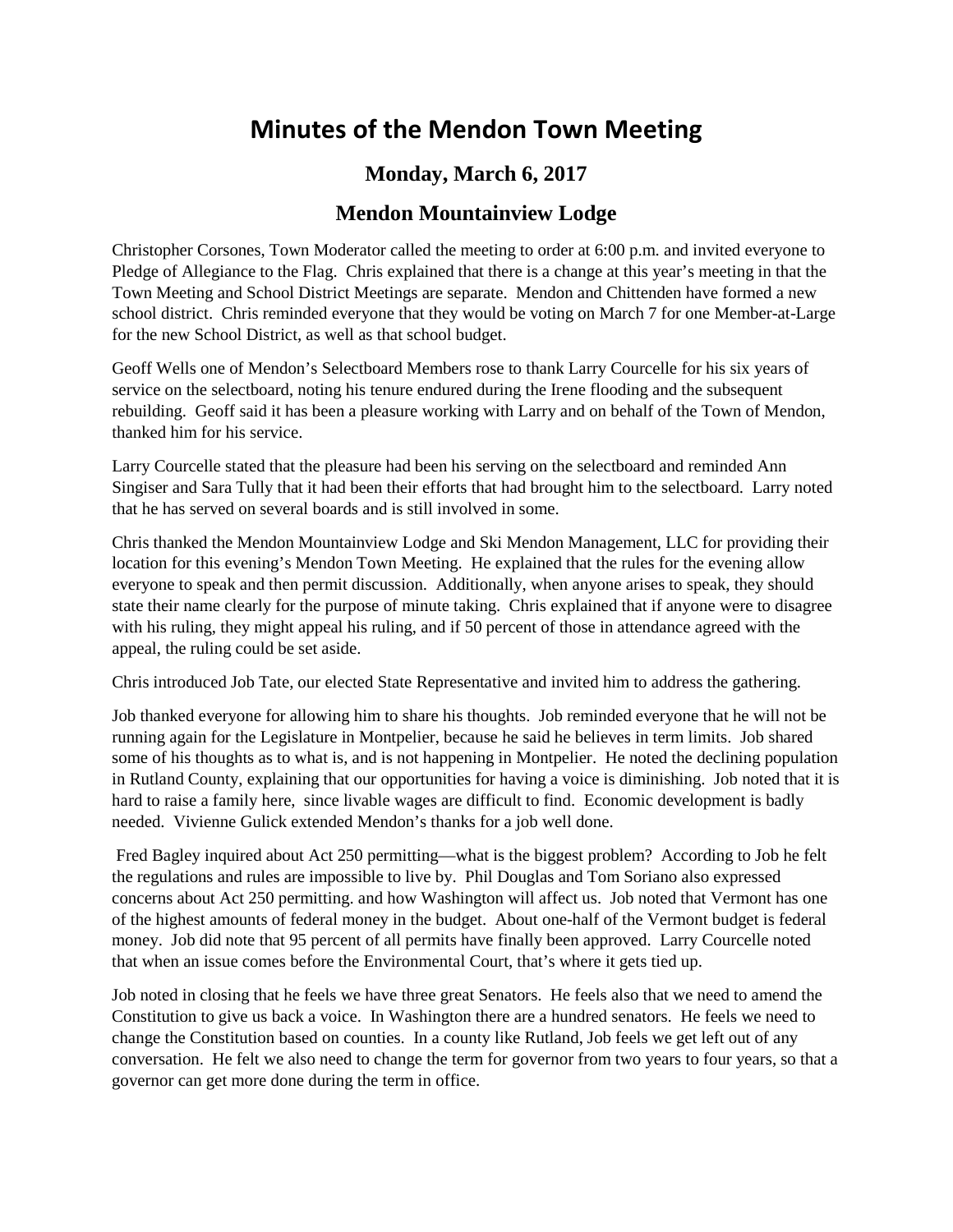Page 2

.

Mendon Town Meeting

March 6, 2017

As Job departed, Chris directed everyone's attention to the Town Report:

Chris also announced that no materials are to be handed out during this meeting.

**ARTICLE I:** Shall the Town authorize the selectmen to acquire by gift or purchase, land for municipal forest, to produce wood products, maintain wildlife habitat, protect water supplies.

Ann Singiser moved to approve Article 1. It was seconded by Tom Soriano, and there being no further discussion, the Article was unanimously approved.

**ARTICLE 2:** Shall the town authorize the Selectboard to set the hourly compensation rate for non-salaried employees, and in the event of an appointment of a town officer at mid-term:

Gerhard Sihler moved to approve Article 2. It was seconded by Steve Singiser, and there being no further discussion, the Article was unanimously approved.

**ARTICLE 3:** To see if the Town will vote the Administrative portion of the budget to meet expenses and liabilities of the Town.

Dick Wilcox, a Selectboard member advised that a big portion of our budget is level funded. The town employees and the selectboard have gone over the budget repeatedly, and have eliminated any problems. The budget is up 1.9 percent; however, if you include the appropriation for \$5,000 for the Boys and Girls Club (Article 8) and the appropriation cited in Article 13 for just over \$1,000, the budget increases to a 2.5 percent increase. Additionally, Dick advised that all twenty-eight (28) projects have now been submitted to FEMA and the State. Our \$645,000 line-of-credit has been reduced down to \$165,000, which should be off-set by FEMA and State monies when they come in.

Vivienne Gulick moved to approve Article 3. It was seconded by Amy Merrill, and there being no further discussion, the Article was unanimously approved.

**ARTICLE 4:** To see if the Town will vote the Community infrastructure portion of the budget to meet expenses and liabilities of the Town.

Geoff Wells reminded everyone that last year the town approved building a Salt Shed for \$285,000. To date, we have spent \$250,000. It is completed and the old shed will be used for cold storage. The remaining money will be put into repairing the main shop and hopefully we will come in under budget. Geoff advised that this winter we have been running one-half an employee short. Bill and Newt have done a good job.

Amy Merrill moved to approve Article 4. It was seconded by Steve Singiser, and there being no further discussion, the Article was approved.

**ARTICLE 5:** Shall the Town replace the Law Enforcement Fund with the Public Safety Fund.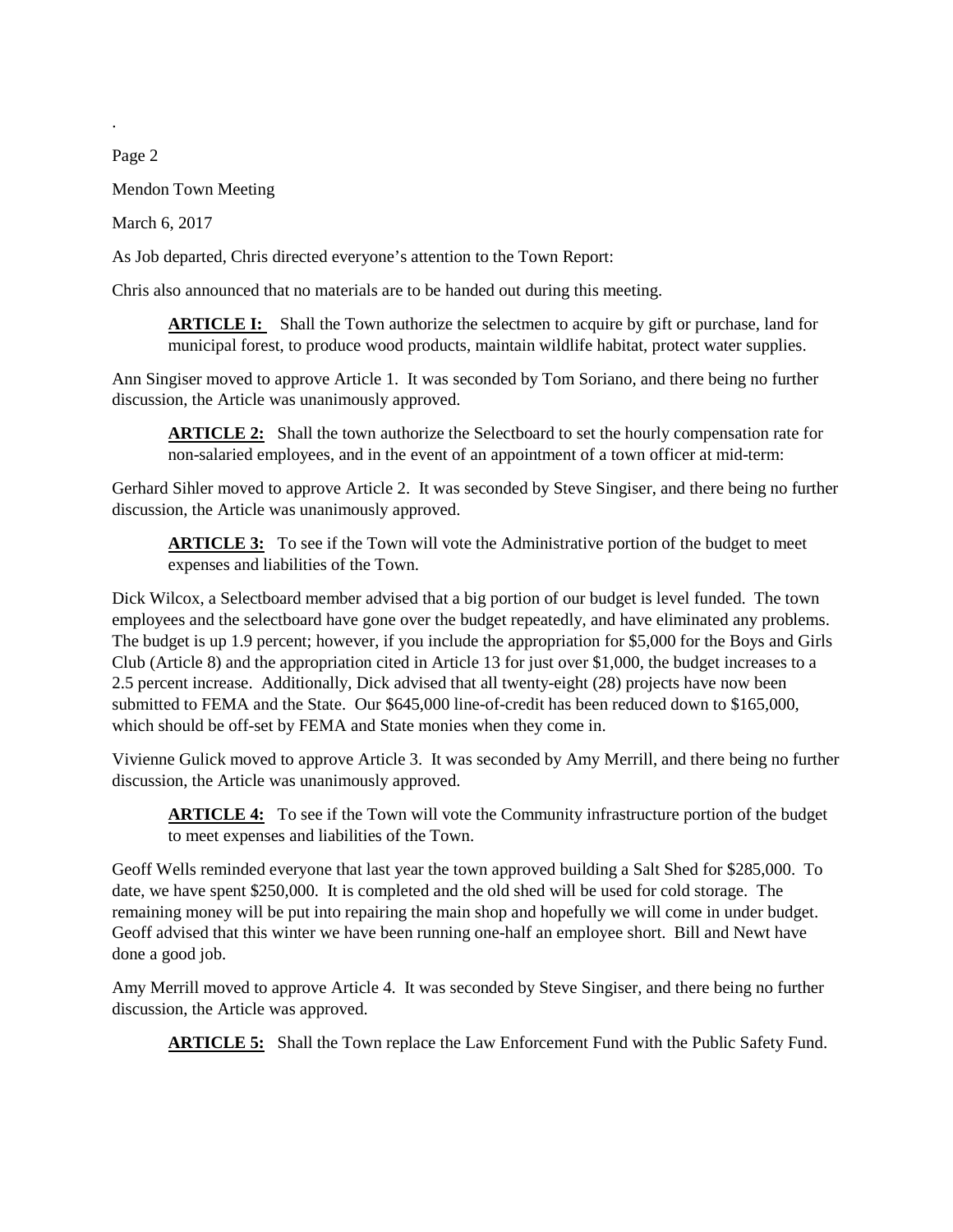Page 3 Mendon Town Meeting March 6, 2017

Larry Courcelle explained that this article is actually only a name change. The selectboard needs permission to do this name change. Previously this was called the Law Enforcement Fund, so Public Safety Fund is just a business name change.

Tom Soriano moved to approve Article 5. It was seconded by Vivienne Gulick, and there being no further discussion, the Article was approved.

**ARTICLE 6:** To see if the Town will vote the Public Safety portion of the budget to meet expenses and liabilities of the town**.**

Larry Courcelle explained this is a level funded article with the exception of law enforcement. Personnel issues exist. The last officer, Damien Angelo was offered a job with Castleton for more money. This issue has occurred for years, consequently, a discussion was pursued with the Rutlabnd Sheriff Department to provide our staffing for dispatch, vehicle, and a contract for a 40-hour week sheriff. The cost at the Sheriff Department has gone up. Forty hours at the new rate is more than Mendon can afford. The contract has been cut to 32 hours a week. The cost of maintaining our own Special Officer compared to the Sheriff's Department proved that the Sheriff's Department was less costly. Larry noted that Phil Douglas, our Constable, has written a good report. Our assigned Deputy is Chris Stevenson. Additionally, the police cruiser has been sold.

The Fire Department of Rutland charges us \$60,000 to have a fire truck available for Mendon at all times. Each time a 911 call is placed for a fire truck to go to Mendon, there is an additional charge of \$750 per event. There is another \$35,000 allocated for Fire Department Variables. Phil Douglas pulled this budget together.

Larry advised that the selectboard uses reason and common sense whenever they must decide upon issues in the best interest of Mendon. If there is a special issue, they will seek as much information as possible, and call for a special meeting if necessary.

Justin Lindholm asked what would happen if a fire occurred in Rutland that required use of our designated fire truck. In that event, Rutland would call upon another town to provide an available truck for Mendon. Fred Bagley noted there appears to still be issues with 911 calls and where they direct the call.

Wanda Courcelle moved to approve Article 6. It was seconded by Jennifer Bagley, and there being no further discussion, the Article was approved unanimously.

**ARTICLE 7:** Shall the Town appropriate \$1,000 for the ARC Rutland Area Serving Citizens with Developmental Disabilities?

Jennifer Bagley would like someone from this organization to present information in the future.

Larry Gold moved to approve Article 7. It was seconded by Steve Singiser.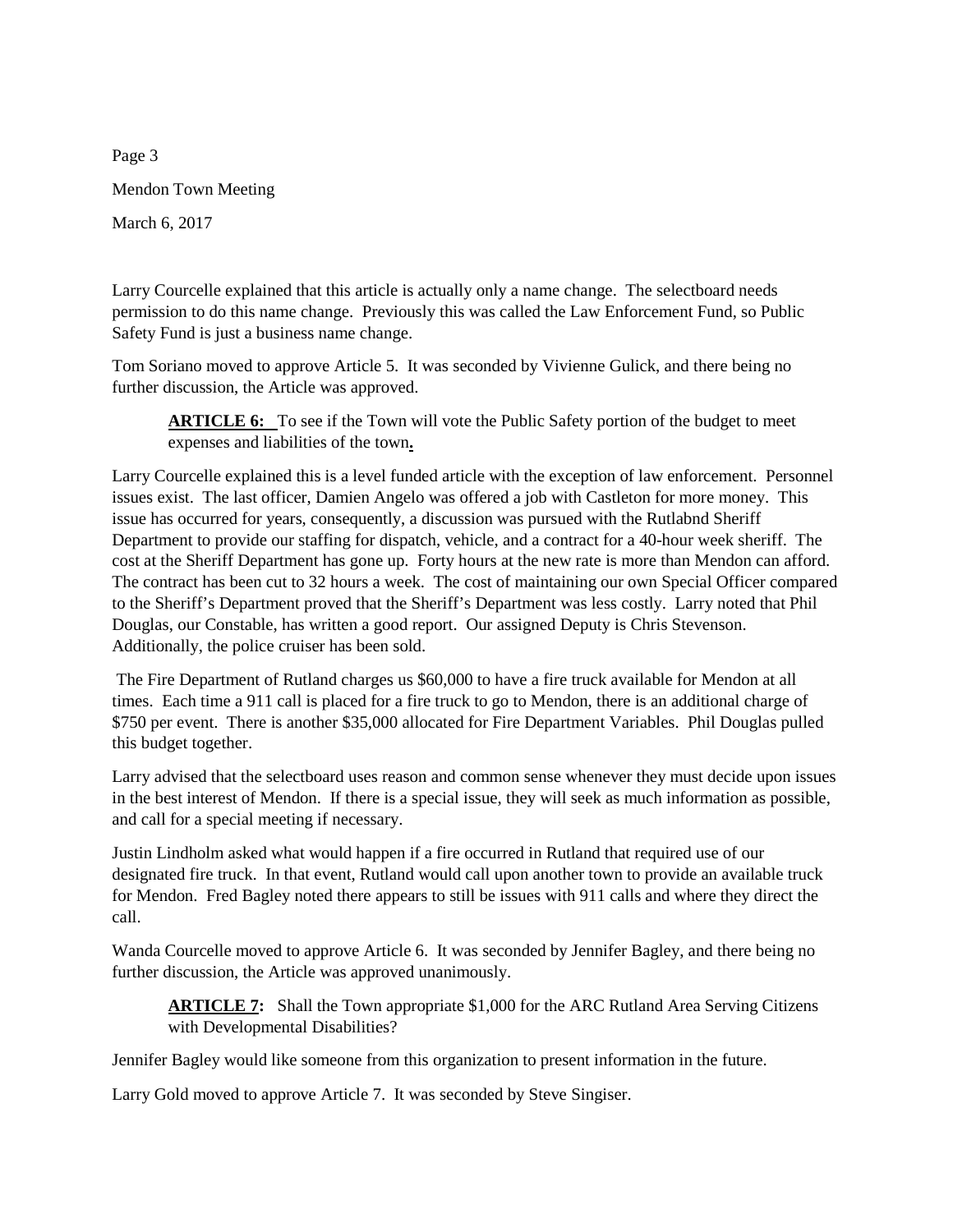Page 4

Mendon Town Meeting

March 6, 2017

Ann Singiser asked if ARC had submitted a report? Sara Tully explained that it is not required to submit a report. Larry Gold said he did know this organization and they have helped people who needed help because of disabilities.

Tom Soriano, Al Wakefield and Shannon Kennelly all felt a representative should be present to talk about their appropriation request. Sara advised that 45 registered Mendon voter signatures have to be secured in order for an appropriation request to be presented at Town Meeting. This is a State statute.

Sara said that she personnally does not usually vote for these appropriation requests since she prefers to give to some charities of her own preference not covered by our tax dollars.

Chris Corsones called for a vote on this appropriation. Sixteen voted in favor; twelve voted against. The motion was carried.

**ARTICLE 8:** Shall the Town appropriate \$5,000 for the Boys and Girls Club of Rutland County?

Larry Gold stated he felt this was too much. In 2014 the Boys and Girls Club received \$1,000.

Amy Merrill indicated that the Boys and Girls Club was active at Barstow for children from 3:00 until 6:00 p.m. The Club does seek donations from families of the children they serve. When asked if their request was on the Chittenden budget Amy said she did not know.

A lengthy discussion ensued about the Boys and Girls Club involving Geoff Wells, Steve Singiser, Connor Quigley and Vivienne Gulick who asked if we could allocate a specific amount to be used for Barstow Boys and Girls Club only.

Larry Gold made a motion to amend the previous motion. His motion is to approve the amount of the requested appropriation from \$5,000, to \$1,000. Fred Bagley seconded the motion. Gerhard Sihler felt any organization that helps to keep kids off the street is a good idea and he would like to support them with the full amount.

Chris Corsones called for a vote on the amended motion for \$1,000. Fourteen voted in favor; thirteen voted against. The amended motion for \$1,000 was carried.

**ARTICLE 9:** Shall the Town appropriate \$1,200 for the Marble Valley Regional Transit District (The Bus)?

Jennifer Bagley moved to approve Article 9. It was seconded by Amy Merrill.

A representative from 'The Bus' talked about the number of rides supplied during 2016 of which 4,900 were from Mendon alone. Rod MacCuaig asked how much they were requesting from Killington. The representative indicated a request from Killington was for \$1,000. Rod felt most, if not all of the riders were employees or guests at Killington. A discussion ensued including Jennifer Bagley (who is aware of a lot of people who work at Killington and live in Mendon) and Al Wakefield (who commented on 'The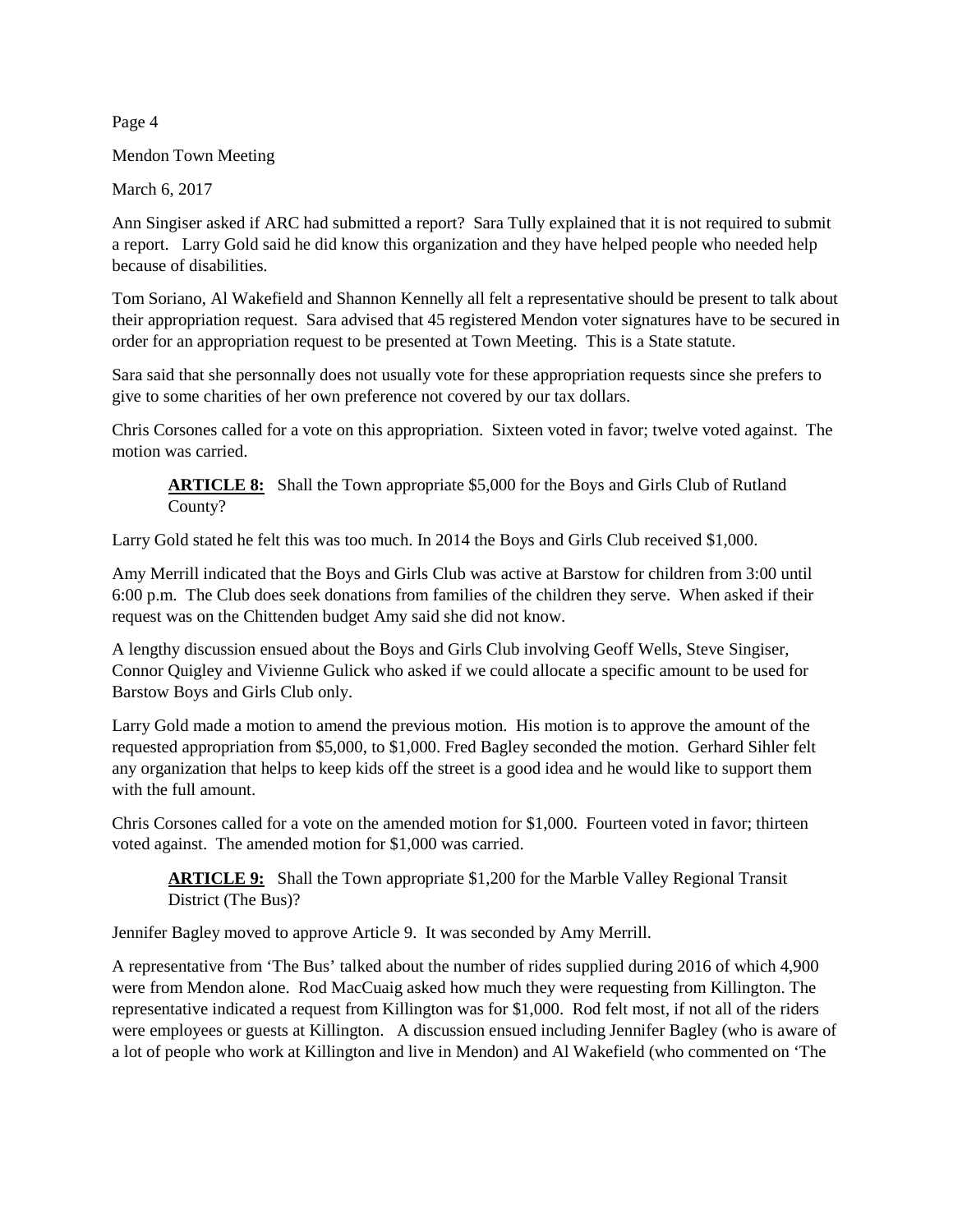Mendon Town Meeting

March 6, 2017

Page 5

Bus' service during Irene) and Shannon Kennelly (who uses 'The Bus') and a new resident (who admired the service which 'The Bus' provides) and she is in favor of supporting 'The Bus'.

Chris Corsones called for a vote on this appropriation. A voice vote indicated the Article was carried.

**ARTICLE 10:** Shall the Town appropriate \$550 for RSVP and the Volunteer Center?

Wanda Courcelle moved to approve Article 10. It was seconded by Larry Courcelle.

Wanda explained the services provided by RSVP and the Volunteer Center and related her experience with Dolls and More.

There being no further discussion, a vote on the motion was carried.

**ARTICLE 11:** Shall the Town appropriate \$2,600 for the Rutland Area Visiting Nuirse Association and Hospice?

Amy Merrill moved to approve Article 11. It was seconded by Vivienne Gulick and there being no further discussion, the motion was carried.

**ARTICLE 12:** Shall the Town appropriate \$1,242 for Rutland Mental Health Services formerly Rutland Area Community Services?

Vivienne Gulick moved to approve Article 12. It was seconded by Ann Singiser and there being no further discussion, the motion was carried.

ARTICLE 13: Shall the Town appropriate \$1,060 to the Regional Marketing Initiative, a collaboration of the Rutland Regional Chamber of Commerce (RRCC) and the Rutland Economic Development Corporation (REDC) along with area businesses and municipalities with the ultimate goal of growing the economy in our region?

Shannon Kennelly moved to approve Article 13. It was seconded by Fred Bagley.

Tyler Richardson a representative for this organization spoke with regard to the decline in population both in the Count,y as well as the State.

A discussion about the possibilities this organization can achieve followed with Justin Lindholm, Amy Merrill and Larry Gold. Sara Tully said this initiative did present before the Mendon selectboard. They are looking at a 5-year commitment from us, as well as a representative from Mendon to help. Al Wakefield wanted to know, if we give this requested appropriation, will they come back next year and report how it was used. The representative said they will come back next year to report. Fred Bagley felt this might be the best money we've spent in a long time.

There being no further discussion, a vote on the article was unanimously approved.

**ARTICLE 14:** Shall the Town appropriate \$400 for the Southwestern Council on Aging?